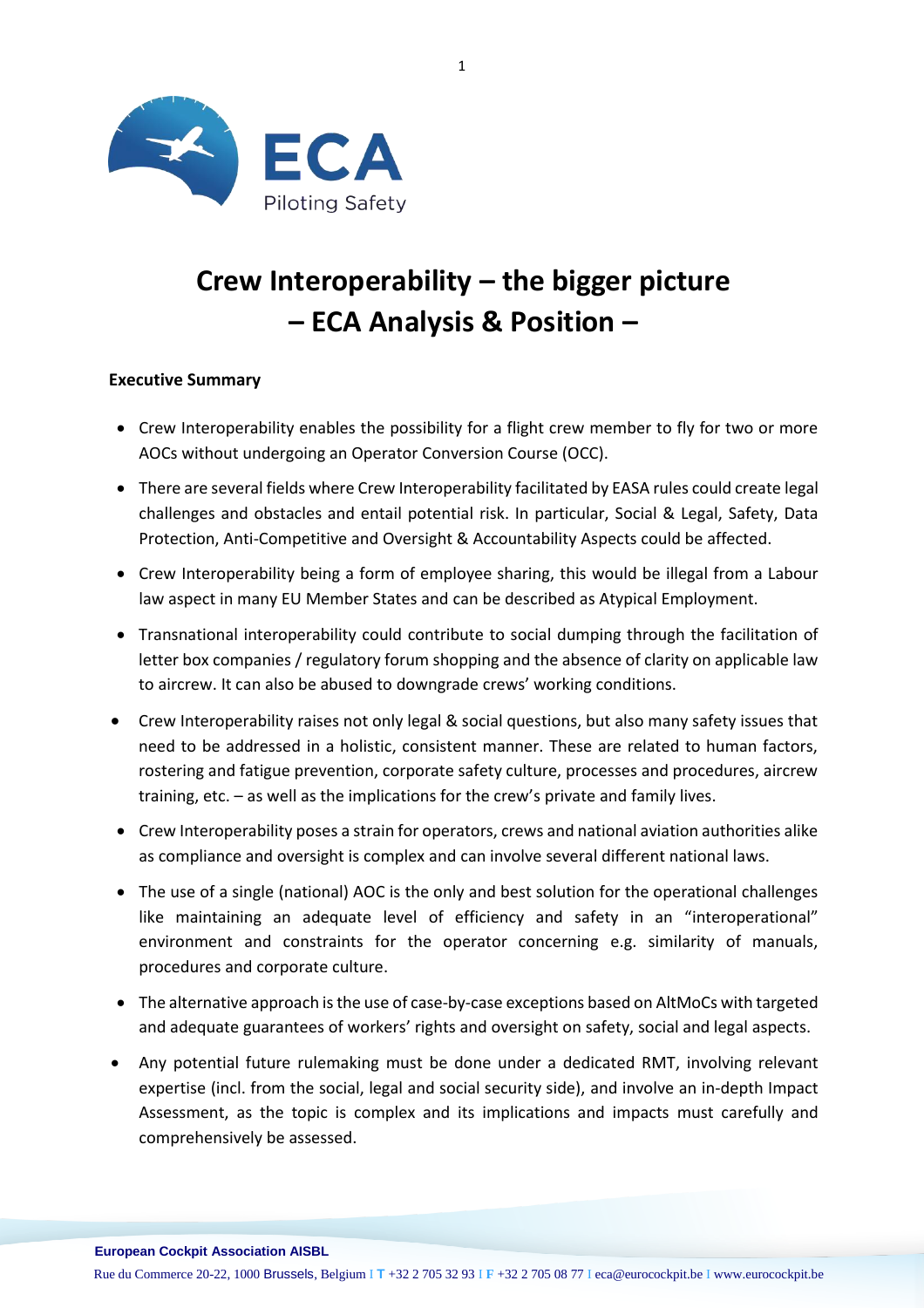## **1. What is Crew Interoperability**

In aviation, 'interoperability' can be considered as the capability of two or more networks, systems, components or applications to exchange information and to be able to use this information for technical or operational purposes, so enabling them to operate effectively together.<sup>1</sup>

Airlines and training schools aim to translate this concept – which in principle is designed for "networks, systems, components or applications" – to people, and invented the concept of "Crew Interoperability." Crew Interoperability would refer to the possibility for a flight crew member to fly for two or more AOCs through crediting of training already performed.

This would be a change of the practice that a flight crew member must do an Operator Conversion Course (OCC) each time he/she changes the AOC. It could also imply that a pilot would be asked to work for an airline where he or she is not an employee. It would de facto turn air crew into an interchangeable component that would be 'plugged' in and out of different AOCs at a daily, weekly or any time scale.

EASA did an initial assessment of Crew Interoperability set-ups, identifying several important safety hazards and oversight challenges that would need to be addressed to ensure that – if such set-ups are used – they do not result in lower safety levels.<sup>2</sup> The Agency currently deals with this matter in RMT.0599, developing a 'concept paper' on the various aspects and repercussions any move to Crew Interoperability would entail.

The main driver behind Crew Interoperability is cost savings and additional flexibility that it would give to only those operators having more than one AOC or to different operators having different AOCs but working together.

This position paper wants to assess several aspects of Crew Interoperability. It mainly focuses on the challenges and the potential risks of the concept. Its aim is to point out questions that need to be answered and risks that need to be mitigated for Crew Interoperability to be beneficial and acceptable for all involved: Crew, Operators and National Aviation Authorities.

## **2. The current situation**

Companies like SAS have already used similar concepts in the past. However, these operations should be placed in a specific context. Historically SAS has a single AOC and are under joint cooperative oversight from three states Competent Authorities/NAA in the same region. The authorisations to use mixed crews were granted individually either by grandfather rights of the companies or via AltMoCs specifying in a very detailed manner, the obligations of the organisations and oversight authorities concerned. Already now, any company wanting to share their crews on multiple AOCs can do so via an AltMoC.

l

<sup>1</sup> <https://www.eurocontrol.int/sites/default/files/publication/files/121002-factsheet-interoperability.pdf>

<sup>2</sup> For details see below & "Practical Guide on Management of hazards related to new business models in CAT operations" <https://www.easa.europa.eu/sites/default/files/dfu/Practical%20Guide%20New%20Business%20Models%20Hazards%20Mgt.pdf>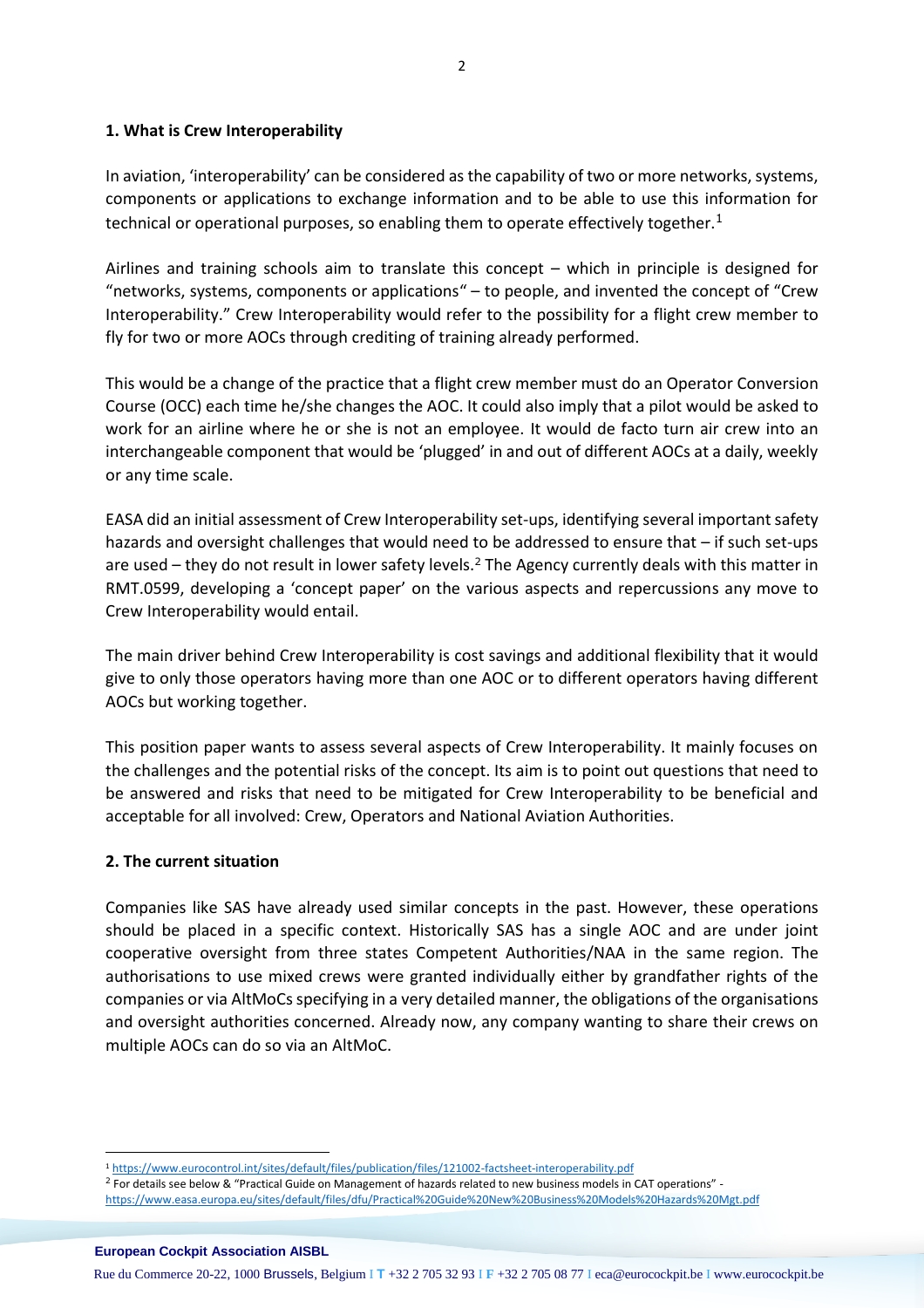## **3. The Consequences & Risks of Crew Interoperability**

There are several fields where the authorisation of Crew Interoperability in EASA rules could create challenges and obstacles and entail potential risks:

- Social & Legal
- Safety
- Data Protection
- Anti-competitive
- Oversight & Accountability

## **3.1 Social & Legal Aspects**

## 3.1.1. Labour law

There are serious legal aspects to be considered if the holder of the different AOCs is not the same employer of the pilots:

a. Crew interoperability in the case of different AOCs and different employers: A worker is defined as a person who, for a certain period of time, performs services for and under the direction of another person in return for remuneration. The relation of subordination is essential for the definition of the employment contract. It is explicitly forbidden by many national laws that an employee is hired out to another employer unless it is through a subcontract agreement or through a formal temporary agency contract.

Only some EU Member States allow employee sharing and most of those states would only allow it under specific conditions. For example, in France, Luxembourg and Belgium, it is subject to government authorisation as it is considered as a derogation from the basic principle of prohibition of secondment of staff. Austria and Germany require strategic employee groups as Temporary Work Agencies. Other requirements (maximum number of employees, geographical restrictions, type of workers that could qualify for such employment, etc.) to operate under employee sharing statute might vary between countries.

b. "Intra-group" Crew Interoperability: Intra-group "mobility" or the situation where contracts provide for the possibility for workers to work in different subsidiaries (units) of the same group having different AOCs is a controversial issue.

Some courts have considered that intra-group mobility can be considered legal, if it is done for technical and organisational reasons responding to the division of work inside a group of companies and if rights of the workers are guaranteed. However, when there is fraud, abuses of rights or of legal personality, the secondment of personnel – even if it is within the same group of companies – should be considered illegal. The question is then if the setup for sharing employees within a group is not abusive and if the rights of the workers are guaranteed.

A key element is whether the group gets an economic gain through such (forced) mobility practices. It was considered that a group, through internal invoicing, would not have any gain from such use of the staff if the conditions of the workers were not jeopardized. However, recent caselaw has nuanced this by recognising that companies do obtain an economic gain from intra group mobility resulting from an increase of the flexibility in staff management and the cost savings generated by it (French Cour de Cassation, case n° 09- 69175 of 18/ July 2011).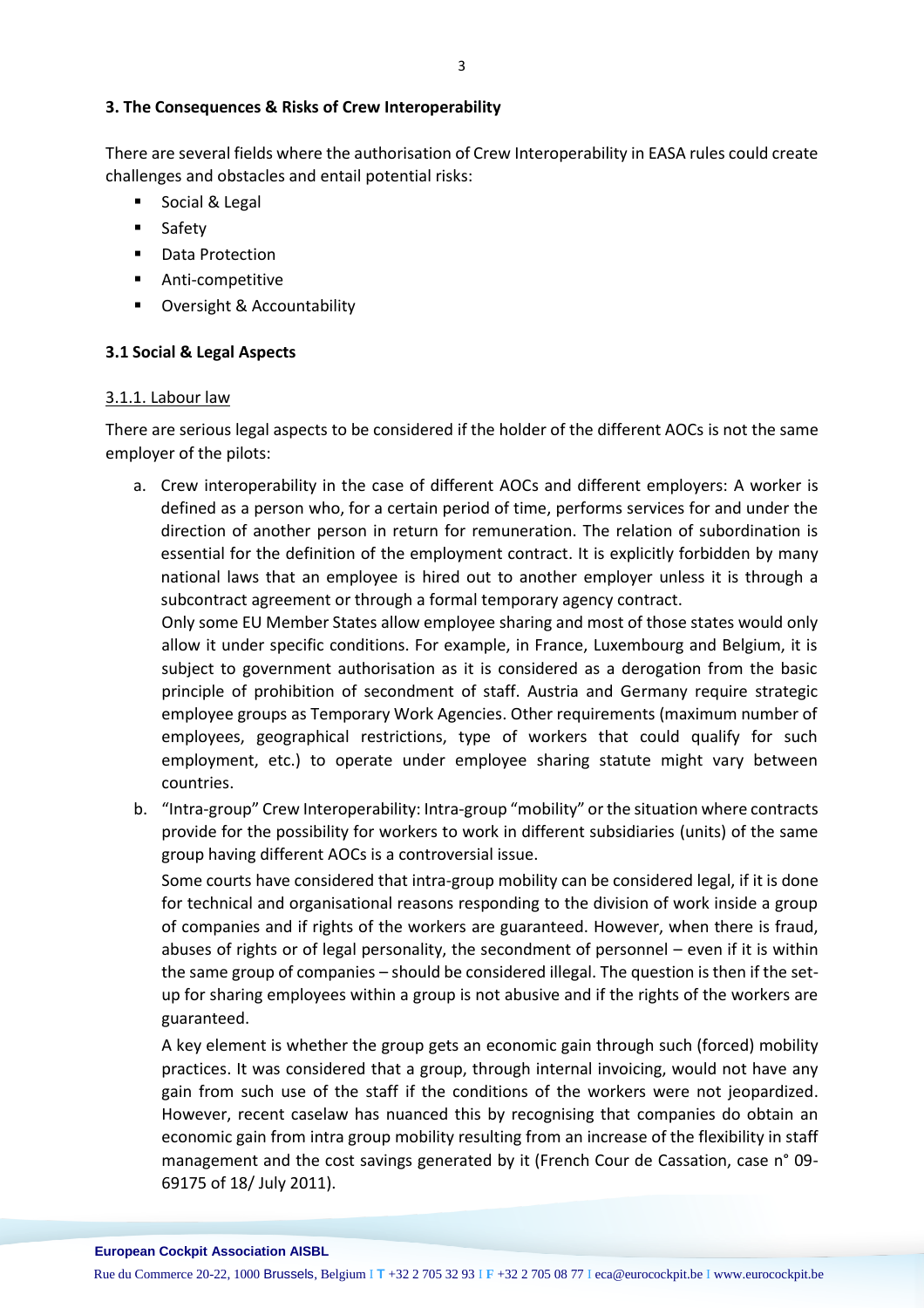- c. When Crew Interoperability requires pilots to operate from a country outside his or her habitual place of work, the rules on posting should be applied.
- d. Potential labour law problems:
	- i. Which labour law does apply to the pilot?
	- ii. Contract issues: If contracts are different in the different airlines, which contract will the pilot follow at each time, wo will decide about vacation, leave, sickness?
	- iii. Can the pilot reject an assignment?
	- iv. When pilots are transferred to other airlines with lower conditions, is this not giving the employer the possibility to unilaterally change the pilot's working conditions?
	- v. Which collective agreements will apply? Are pilots of other units considered for the recognition of company councils? Can a union represent a pilot working in company who is not an employee of that company? Are those pilots recognised for the calculation of information and consultation rights? Could a pilot in a subsidiary be asked or forced to replace a striking pilot in another company (thereby *de facto* depriving workers from their ability to exercise – in a meaningful manner – their basic right to strike)? Can this pilot refuse the assignment? Can the pilot take part in an industrial action within a company where he or she regularly works but is where he or she is not a formal employee?
	- vi. If the pilot has issues concerning working conditions, where should he or she file his report?
	- vii. If a work accident occurs during work in a company where the pilot is not an employee of that company, who is responsible?
	- viii. Who can initiate and process disciplinary procedures and decide on possible disciplinary measures? Could the different units where the pilot works issue disciplinary measures? What happens in case different units have different rules on disciplinary measures or have different opinions on a specific case?
	- ix. In case of legal dispute, can the employee file a claim only against his or her employer in the contract or should it be filed against the subsidiary where the conflict arose? Can a subsidiary, that is not the official employer start legal proceedings against the pilot who is not an employee of that company?
	- x. How will the parties determine their responsibilities or liabilities in the event of a dispute?
	- xi. In case of bankruptcy of one of the units: How are the other units involved or even responsible?
	- xii. Can the pilot be assigned to an agency that places pilots to other companies?

#### 3.1.2. Impact on Employee Pay and Working conditions

- a. Collective agreement, social security and income tax: depending on the structure of the coemployment, employees changing from one placement to another could be subject to a different collective agreement and a different wage level. This risks to open the door for companies 'cherry picking' where they base their crews and their AOCs (e.g. basing AOCs in the region with lowest wage levels/social security payments/labour right protections, etc.).
- b. The participation of employees in social dialogue structures: employees in employee sharing structures will have difficulties in engaging in collective bargaining and/or be represented at every level.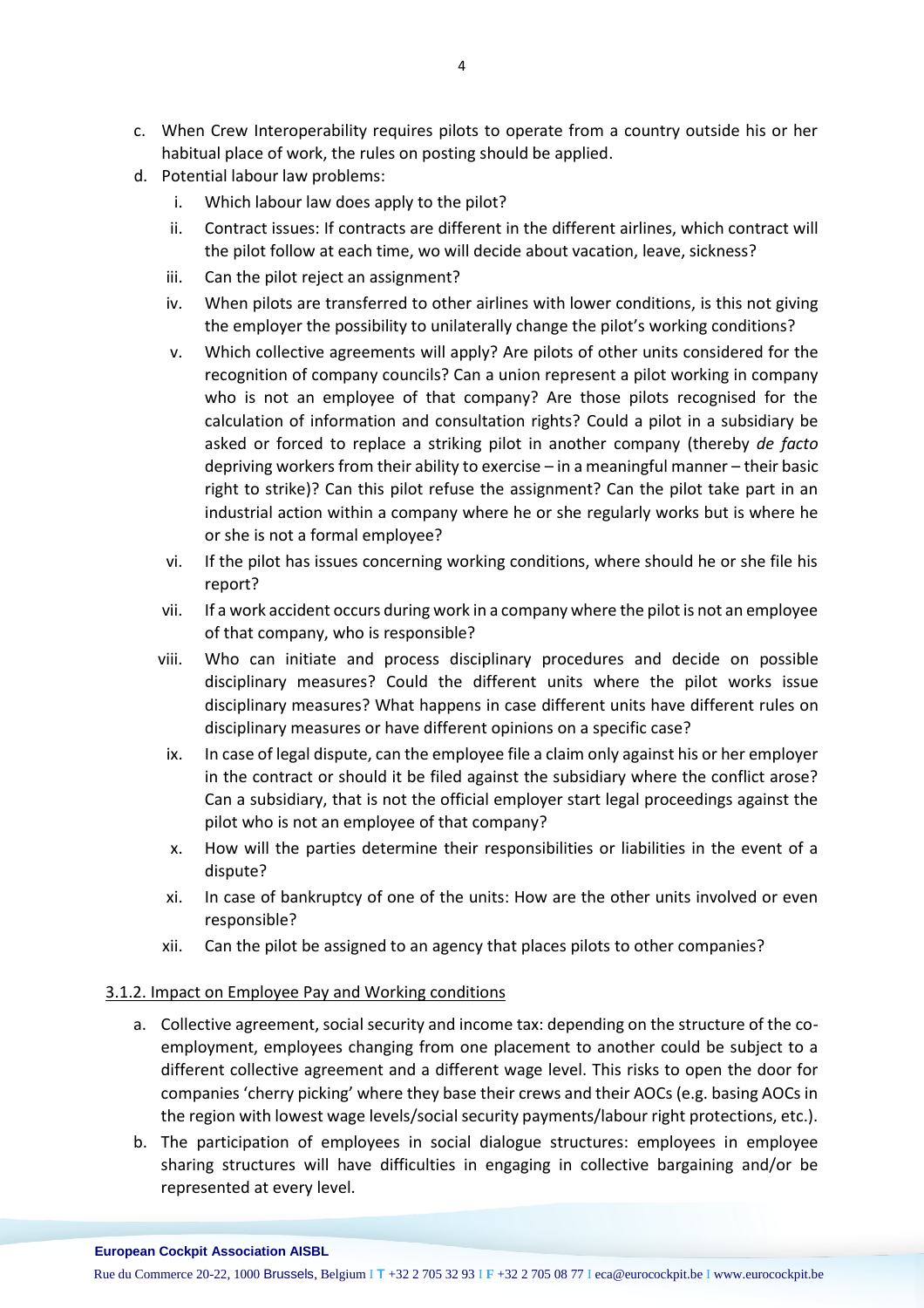- c. Commute and frequent relocation has severe impacts on employees
	- i. In terms of social security, change in placement could be considered as the end of one job and the start of a new one, influencing the worker's benefit levels.
	- ii. Determination of a real Home Base would become a real challenge.
	- iii. Placement/relocation has costs (both financial & and in terms of time).
	- iv. Significantly increases level of flexibility and adaptability to different work environments (& locations) generates additional stress.
	- v. Frequent commuting and placements negatively affect workers' work–life balance and ability to combine with family/private life.

#### 3.1.4. Social Security

Crew Interoperability would provide the operator with the possibility of freely rotating crew members around their transnational network, between different bases and countries. Therefore:

- a. EU wide Interoperability would increase the uncertainty on which entity is responsible to determine the Home Base of a crew member.
- b. Frequent changes in Home Base might result in employees losing their rights<sup>3</sup>: where can they receive medical treatment, what about family benefits, losing proof of good conduct, maternity, pension…
- c. Clear rules would be necessary to avoid regulatory 'forum shopping' practices and to fully ensure tax and social security regularity for crew members at all times.

#### 3.1.5. Job quality and job satisfaction

Some aspects of working conditions related to Crew Interoperability that are likely to lead to workers not being satisfied with their working conditions, incl. lack of contact with company management (feeling that you are no longer part of it), feeling that your job and career advancement is at risk because of lack of clarity, perspective and real ties with one employer.

The European Foundation for the Improvement of Living and Working Conditions carries out periodical assessments of the working conditions in Europe. Jobs are placed in a scale going from 'high flying' to 'poor quality'. The last edition of the survey in 2016<sup>4</sup> showsthat 23% of jobs qualified as 'poor quality' are temporary agency employees jobs (the second largest type of employment in this category). Jobs are considered 'Poor quality" because:

- a. Jobs rank lowest in terms of skills and discretion as well as in earnings and prospects.
- b. Monthly earnings are about a third of those in the 'high flying' profile.
- c. About a third of the workers in this profile fear they may lose their jobs within six months and 45% strongly disagree that their job offers good prospects for career advancement – about twice the proportion of workers on average for both dimensions.

## **European Cockpit Association AISBL**

 $\overline{a}$ 

<sup>&</sup>lt;sup>3</sup> Final report at the demand of the European Commission, DG Research on "Social Security, Supplementary Pensions and New Patterns of Work and Mobility: Researchers' profiles" by the expert group on "Social security, supplementary pensions and new patterns of work and mobility: researchers' profiles", September 2010; - Y. Jorens, D. Gillis, L. Valcke & J. De Coninck, 'Atypical Forms of Employment in the Aviation Sector', European Social Dialogue, European Commission, 2015, pg. 250.

<sup>&</sup>lt;sup>4</sup> Sixth European Working Conditions Survey – Overview report, European Foundation for the Improvement of Living and Working Conditions, 17 November 2016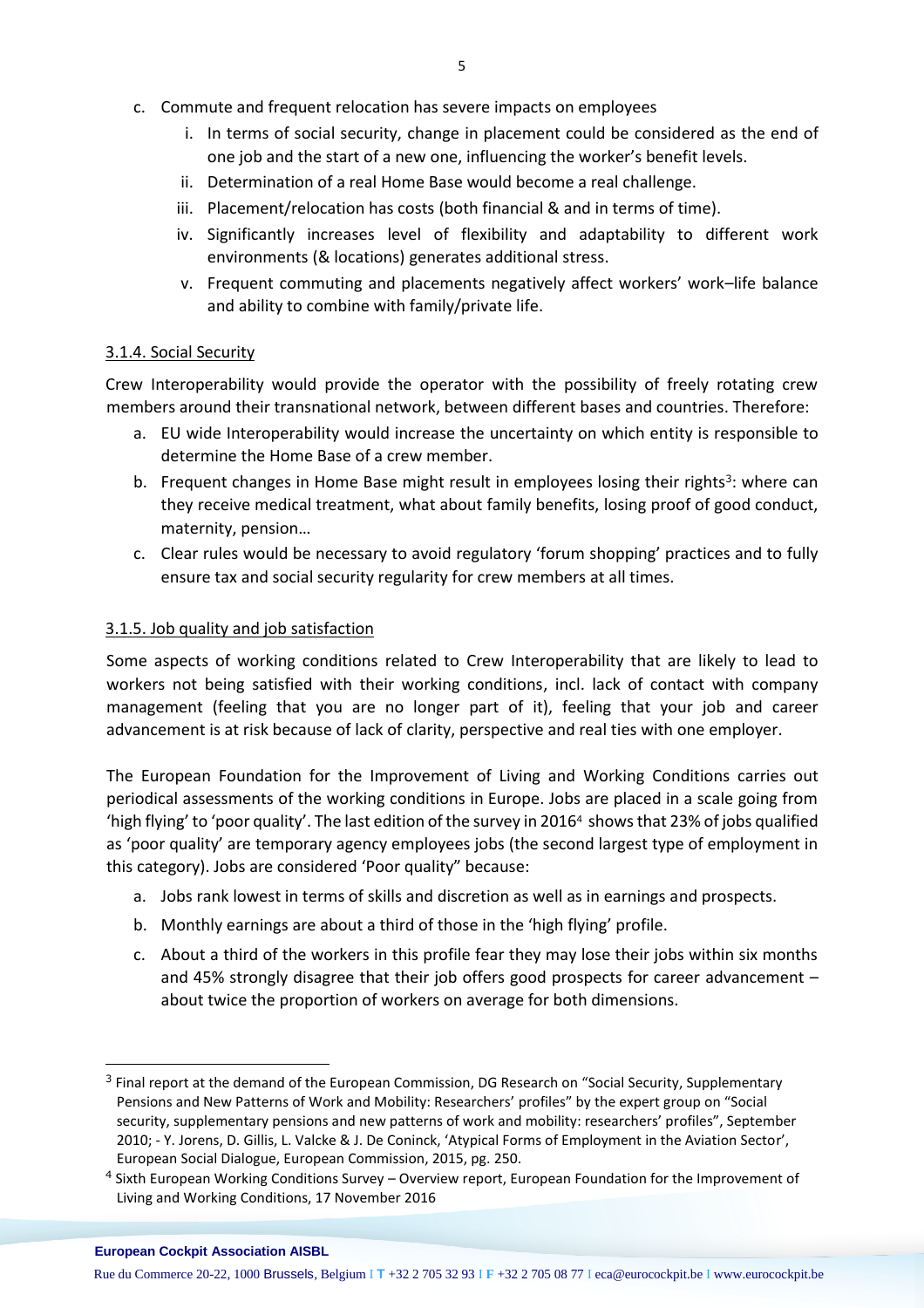Facilitating interoperability without addressing the effects of describing above, will lead to a new form of precarious and dependent employment and not to quality jobs. Interoperability cannot be considered only on economic and technical basis but taking into consideration the impact on the individuals. A pilot 'detached' temporarily to a subsidiary of the same group, which is a form of interoperability even if for the moment an Operator Course is needed, explains that the management of the company in which he is detached has no disciplinary powers on him. What is the effect of such arrangements for the company culture in the hosting airline? Is it durable? Can it be done otherwise without contravening the labour regulations?

## **3.2. Safety Aspects**

# 3.2.1. Company & Safety Culture

Crew Interoperability creates a number of challenges when it comes to maintaining a consistent company culture.

This applies in particular to the need to create and maintain a consistent and robust safety & reporting culture across operators and AOCs as well as across national boundaries and national cultures. It is widely known that creating and maintaining a functioning safety & reporting culture is a challenge in any airline<sup>5</sup>, requiring significant investment, leadership and trust among employees and vis-à-vis their management. Given the highly flexible, transnational and transient nature of Crew Interoperability set-ups and due to the loosening of the traditional links between employees and their company / management, significant efforts and resources would be required to prevent a downgrading of the safety & reporting culture.

For example, differences not just in safety culture but also in general company culture across the different operators, can introduce potential safety challenges. One key aspect is Occurrence Reporting which needs to be very mature within *each* of these AOCs and sharing of data and analysis between these AOC safety departments is crucial, as it the systematic coordination into Operations and training departments.

Further, there is a big risk that there will be poor Peer Support available in this sort of transient setup. Peer Support has been proven to be the best defence against mental health and medical fitness issues developing into safety risks (see e.g. EASA rulemaking post Germanwings accident). Effective Peer Support will most likely be lacking in an interoperability environment, especially where this environment is misused by management.

## 3.2.2. Operational & procedural challenges

Besides these issue with safety and company culture, there are a number of related operational challenges and hazards that could translate in to safety risks:

 $\overline{a}$ 

6

<sup>&</sup>lt;sup>5</sup> London School of Economics (LSE) / EUROCONTROL study on pilots' Safety Culture Perceptions within European airlines (2015, see [link\)](https://www.eurocockpit.be/sites/default/files/2017-04/European%20pilots%E2%80%99%20perceptions%20of%20safety%20culture%20in%20aviation%2C%20LSE%202016_0.pdf) shows that there are major challenges with building & maintaining robust safety culture. For example, only one out of three (39%) believes adequate training is provided when new systems and procedures are introduced; Less than half of respondents think they receive timely feedback on the safety issues they raise (45%); Half of the respondents believe there is no good communication in the company about safety; Only one out of three (37%) pilots have a high degree of trust in their airline's management regarding safety; One out of five (20%) is not satisfied with the level of confidentiality of the safety reporting and investigation processes; etc.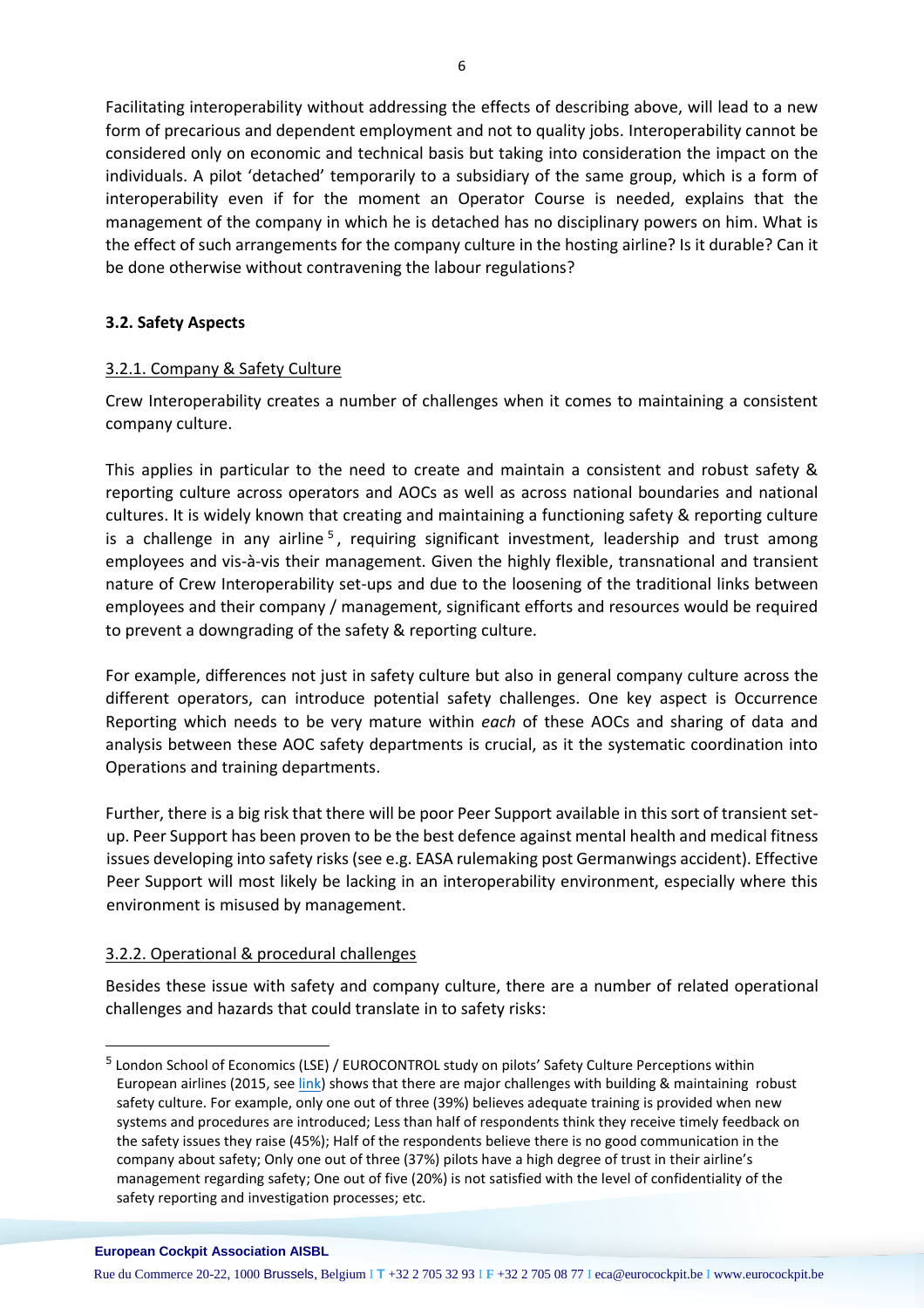For Crew Interoperability to actually work – from an operational safety management perspective – pilots would need to operate with *identical* Standard Operating Procedures (SOPs) across the different operators. "Almost similar" SOPs will not be enough. Especially emergency checklists and procedures will have to be 100% aligned as will relevant documentation such as OpsManual-A, OpsManual-B and the Quick Reference Handbook (QRH). This includes performance calculation methods, whether software or paper based, should be identical across operators to avoid safety critical errors to happen.

In these documentations, limitations, applicability of weather and other minima and flight procedures (incl. procedures/approvals such as MNPS, ETOPS, RNAVs, etc.) will have to be identical. Additionally, fleet & operating notes will have to be distributed and coordinated across different AOCs to ensure crews are adequately up to date when moving from one AOC to the next.

It is unlikely that such Crew Interoperability could be achieved without at least a minimum familiarization programs including line flights.

Currently the Operator Conversion Course (OCC), Part Ops (ORO, TC CC, FC) requires such an OCC not only for Flight Crew but also for Cabin Crew and Technical crew. For a good reason: these procedures have to be identical as well, since they are safety critical and there are important crossovers (e.g. for CC: Emergency and evacuation procedures, for TC: use and application of MEL, use and form of TLB). Also, any attempt to reduce the issue of Interoperability to be one of only OCC Training content is to simplify things to an extreme. OCC training is one part of the Crew Interoperability issue, but neither the solution nor the one single enabler. More generally speaking: to reduce Crew Interoperability to only be a matter of crew training is to oversimplify the hazards and safety related challenges for the respective operators' SMS, as well as for the NAAs' safety oversight (see 3.2.3.).

Finally, there are numerous other issues to be considered, both by the operator(s) and the national oversight authorities, such as:

- a. FTL schemes: e.g. each operator has the obligation to ensure a legal roster for each and every crew member under any combination of 'crew-AOC-hopping', including disruptive early/late duties & transitions etc. For this to function, a very high robustness of rosters must be guaranteed.
- b. Fatigue Risk Management (FRM): apart from 'legal' rosters, Crew Interoperability requires a fully functional, and externally audited, Fatigue Risk Management system encompassing all involved operators and with a centralised Safety Department. Such FRMS must include an effective, non-punitive fatigue reporting system, an operational Fatigue Safety Action Group (FSAG) with crew representatives involved and periodic fatigue surveys among flight and cabin crew. Recommended FSAG actions must be implemented by all operators involved.
- c. Home Base: CS FTL.1.200, requires the pilot's Home Base to be "a single airport location assigned with a high degree of permanence." Crew Interoperability would entail frequent outplacements and relocations. How can 'Home Base' be defined and assigned if a crew member can interoperate to a potentially unlimited extent, especially as Home Base is linked to the place from where a crew member habitually carries out his/her duties?
- d. Fully functioning and mature SMS (incl. reporting schemes) in each operator & robust system in place to combine data, data analysis and take action.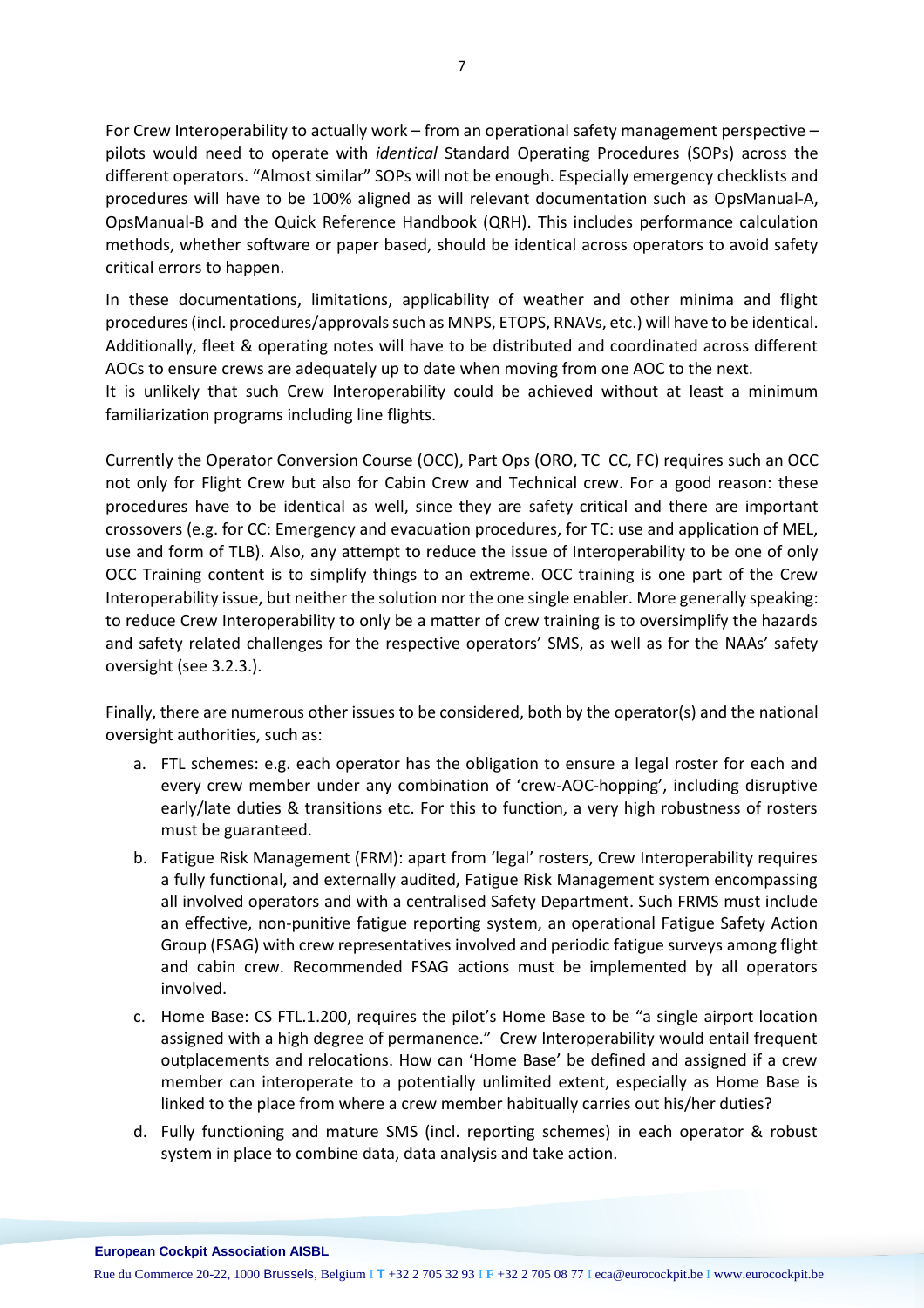e. Other issues, such as Radiation (there has to be a 'radiation log' by the operator); CRM issues; Security issues (very different background checks and their acceptance across Europe); Medical issues (data protection/storage; different interpretations of the regulation across Europe; etc.).

## 3.2.3. Cooperative Oversight

Crew Interoperability requires very good & close cooperation between national competent authorities, via so-called cooperative oversight. And it must always be absolutely clear – to the operator, the crew and the authority – under which AOC each and every flight is operated.

Equally, each NAA involved in overseeing a Crew Interoperability set-up, must have the resources and expertise to oversee such practices to ensure no safety risks are created. This means the ability for in-depth, mature oversight, pooling of expertise, data and information across borders & different NAAs, as well as the ability to cope with different languages, national cultures, and interpretations. While cooperative safety oversight between the Danish, Swedish and Norwegian NAA might be working quite well, such cooperative oversight between e.g. Lithuania, Portugal and Greece (or many other combinations of NAAs) might be a challenge.

Of particular relevance is here that EASA standardisation visits over the past years have demonstrated that several NAAs are not anymore up to standard when it comes to properly overseeing their operators, due to a lack of human & financial resources and adequate expertise. Equally, many NAAs are still ill-equipped to audit operator's safety risk management and performance-based safety management. Finally, in some key areas – such as FTL – EASA standardisation visits show that up to 70% on NAAs are well below standard. Given the importance of full compliance with FTL rules and of a fully functioning FRM in place, these results are a major hurdle for effective oversight of Crew Interoperability set-ups.

In its "Practical Guide on Management of hazards related to new business models in CAT operations<sup>"6</sup> published in August 2017, EASA clearly identified the need for cooperative safety oversight, as Crew Interoperability will by definition involve multiple NAAs<sup>-7</sup> However, the challenges to make such cooperative oversight happen and effective, are not (yet) addressed.

## 3.2.4. Safety Hazards identified by EASA

In its "Practical Guide on Management of hazards related to new business models in CAT operations"<sup>,</sup> the Agency identified six hazards related to interoperability where crew training is one of the six. The definition used by EASA in the Practical Guide covers more than Crew Training and the Guide confirms that reducing Crew Interoperability to only be a matter of crew training is to oversimplify the hazards and safety related challenges for the respective operators SMS.

The 6 safety hazards, as identified in the Practical Guide are the following:

<sup>7</sup> "Interoperability refers to those cases where a holding or parent company wants to streamline its operations across several different AOCs of several Member States belonging to the same holding or parent company and to exchange aircraft and possibly crews freely. Interoperability requires good cooperation between national competent authorities, via so-called cooperative oversight".

**European Cockpit Association AISBL**

l

<sup>6</sup> <https://www.easa.europa.eu/sites/default/files/dfu/Practical%20Guide%20New%20Business%20Models%20Hazards%20Mgt.pdf>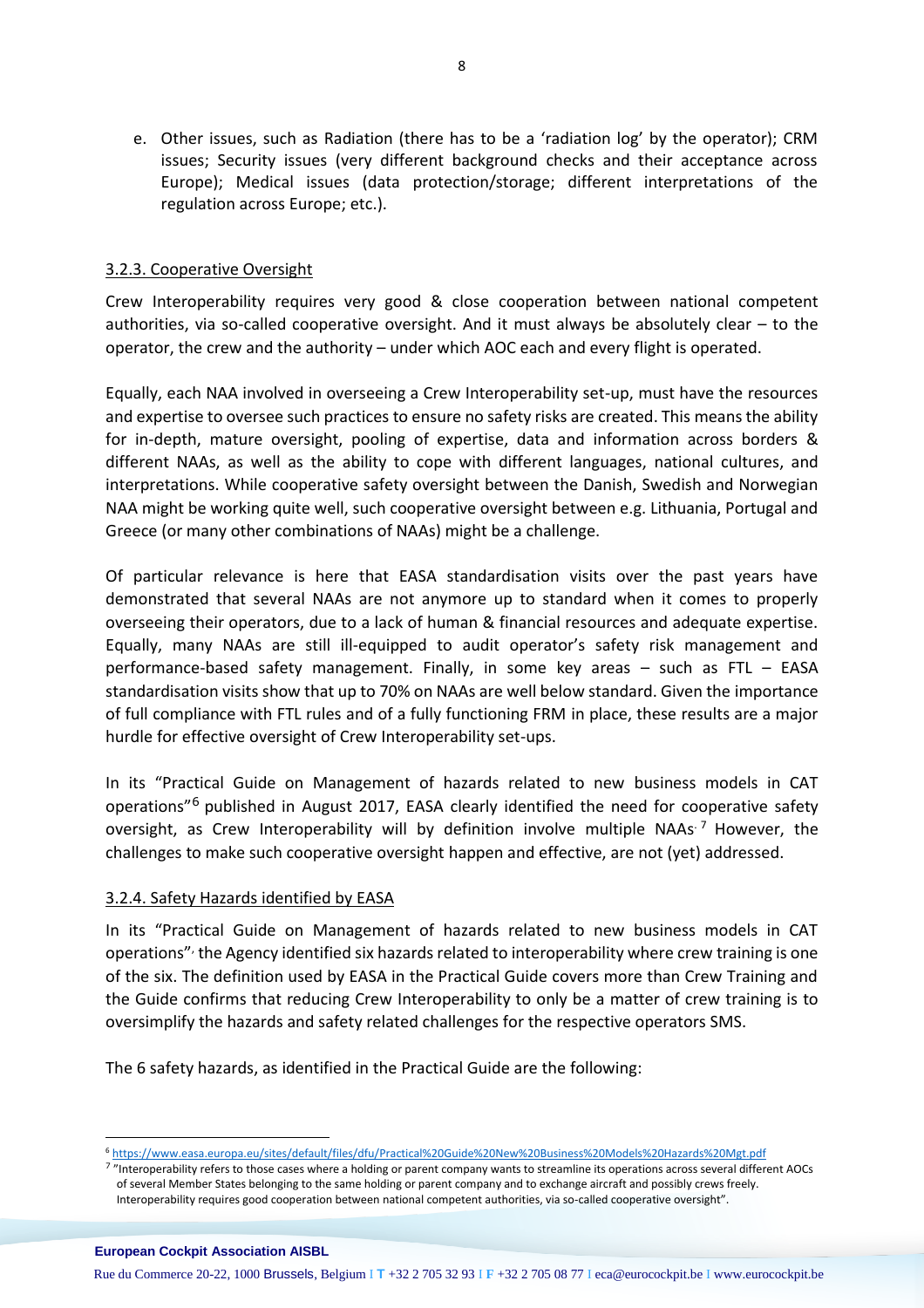| INT 1            | Establish functioning reporting channels between the different AOCs belonging to the same parent<br>company or holding, aiming to combine the different AOCs' management systems and share safety risks<br>assessment results. |
|------------------|--------------------------------------------------------------------------------------------------------------------------------------------------------------------------------------------------------------------------------|
| INT <sub>2</sub> | Establish an overview of applicable FTL (flight and duty time limitation) schemes and assess the impact on<br>the operator's FRM (fatigue risk management).                                                                    |
| INT <sub>3</sub> | Assess human factors and CRM (crew resource management) issues                                                                                                                                                                 |
| INT <sub>4</sub> | Assess impacts on flight crew training                                                                                                                                                                                         |
| <b>INT 5</b>     | Assess impacts on approvals (e.g. SPA approval, pilot training approvals)                                                                                                                                                      |
| INT 6            | Manage notification of changes to the relevant competent authority                                                                                                                                                             |

## **3.3. Data Protection Aspects**

A brief outline of Crew Interoperability was presented to the Data Protection Commissioner of Ireland and concerns were noted about how pilots' data would be circulated among several AOCs (Companies), and a complete case study was requested by the Commissioner for an in-depth assessment.

Systems for accessing Flight Data are company based and often subject to detailed Protocols governing data use. How would a pilot who is not an employee of the company going to be protected against unfair use of flight data? Can a company obtain, store and process data of pilots that are not their employees? How would the pilot be granted the right to access personal data from an airline where he or she is not an employee? How is medical data treated and protected?

Regarding fatigue logs and flight hours, how will this data be shared between the employer company and a third party without breaching the pilot's privacy?

## **3.4. Anti-Competitive Aspects**

A big holding company could have a pool of pilots and move these around several of their smaller operators within their holding group. This could entail the hiring of these pilots in the country of cheapest labour, most lax labour laws, and lowest social security requirements, which, in turn, would provide a significant (unfair) competitive advantage over other single AOC operators. This could create an unlevel playing field within the European aviation market to the detriment to smaller single AOC operators and operators that for other reasons do not wish to use such Crew Interoperability set-ups or cannot do so e.g. for legal or industrial relations reasons.

## **3.6. Oversight & Accountability**

A company with the freedom of Crew Interoperability across Europe could pick and choose which regulatory/oversight authority to 'do business with'. This may put undue pressure on national authorities to retain current or attract new 'business', potentially resulting in authorities competing against each other for this 'business'. A sort of 'forum shopping' for the regulator who interprets legislation in the way a company wants could very occur. Especially if Crew Interoperability legislation is poorly regulated, for example using 'soft-law' Guidance Material and Acceptable Means of Compliance – instead of 'hard-law' Implementing Rules – this 'forum shopping' will become a reality.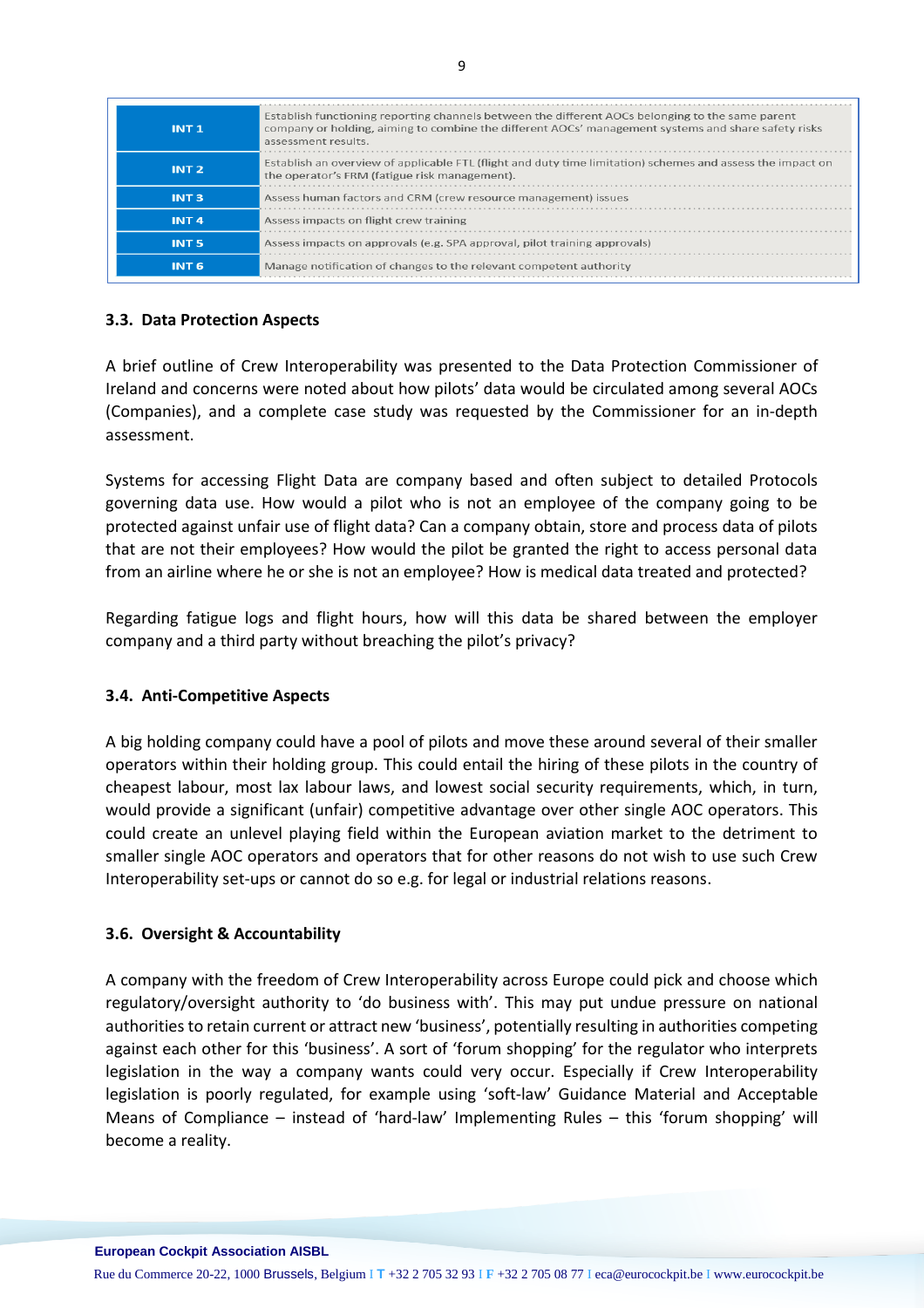Crew Interoperability brings a significant risk of lack of accountability. This is a serious issue, e.g. when a pilot operates for potentially 5 or more AOCs during a week's work. Who is accountable for this pilot? Which CEO, which head of Air Safety, which Chief pilot? And which national authority? If a serious incident or accident occurs: Where does the 'buck' stop? As previous accidents have shown, 'virtual airlines' with multiple, overlapping and unclear lines of accountability present a real safety risk and were therefore banned, due to horrific safety records due to 'lack of accountability'. Allowing for Crew Interoperability risks to 'unlearn' the lessons drawn from previous accidents and would put complex legal challenges in front of the national authorities that are involved in the oversight of such complex set-ups.

## **4. Proposals & Conclusion**

Crew interoperability might be a desired commercial target of certain airlines to obtain enhanced flexibility and a competitive edge over their competitors. In certain limited circumstances, Crew Interoperability might even be desirable and beneficial for the employees involved.

However, the concept is faced with the reality of complex and non-harmonised labour laws throughout Europe and with the reality of complex and specific company cultures in every airline. A single European labour law system would be the solution for the many complex legal issues posed by transnational job-sharing.

There are some, very few cases where airlines are already using Crew Interoperability. Those are specific and exceptional cases, and the legality of these set-ups with regards to labour law, social security legislation or safety rules has not been challenged yet. In any case, where Crew Interoperability exists, several specific measures have been put in place to avoid abuse and to ensure that the authorities concerned have proper monitoring and oversight, both from a safety perspective and from a social & legal perspective.

The European Parliament, Council of the EU and European Commission recalled in their agreement on Better Law-Making: <sup>8</sup> "*the Union obligation to legislate only where and to the* extent necessary*, in accordance with Article 5 of the Treaty on European Union on the principles of subsidiarity and proportionality*." The Three institutions agreed that '*Impact assessments should cover the existence, scale and consequences of a problem and the question whether or not Union action is needed. They should map out alternative solutions and, where possible, potential short and long-term costs and benefits, assessing the economic, environmental and social impacts in an integrated and balanced way and using both qualitative and quantitative analyses."*

It is therefore imperative that, before any rule-making exercise is considered, the European Commission and the Agency:

- demonstrate the need for a new rule or a rule change (be it at hard-law or soft-law level);
- demonstrate that the benefits of such new rule would be greater than the negative impacts it would create;

#### **European Cockpit Association AISBL**

l

<sup>8</sup> Interinstitutional Agreement of 13 April 2016 between the European Parliament, the Council of the European Union and the European Commission on better law-making, Official Journal of the European Union, 12.05.2016 L123/1.